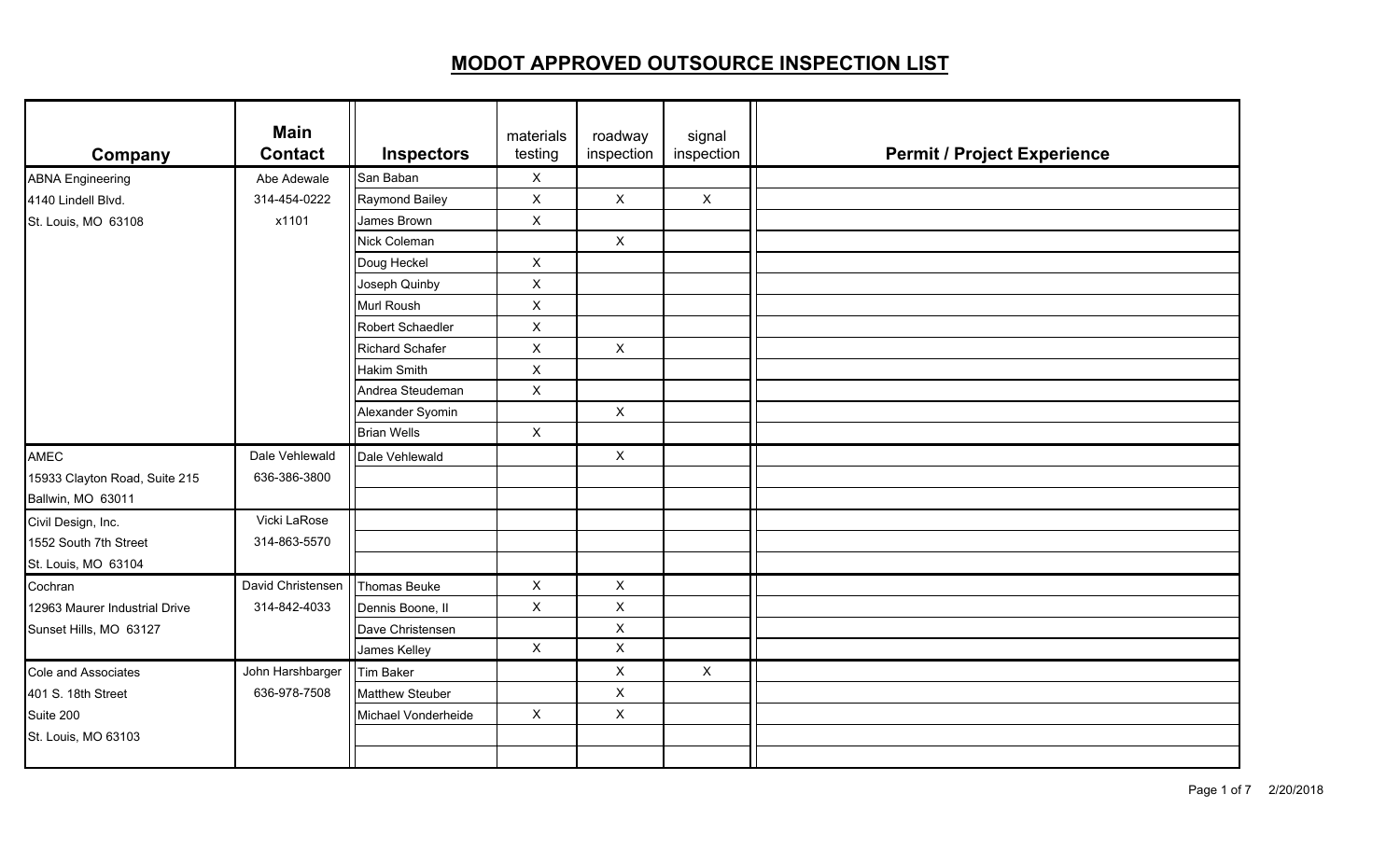| Company                         | <b>Main</b><br><b>Contact</b> | <b>Inspectors</b>       | materials<br>testing | roadway<br>inspection | signal<br>inspection | <b>Permit / Project Experience</b>                                                 |
|---------------------------------|-------------------------------|-------------------------|----------------------|-----------------------|----------------------|------------------------------------------------------------------------------------|
| Crawford, Bunte, Brammeier      | Steve Stirnemann              | <b>Chris Brammeier</b>  |                      | $\mathsf{X}$          |                      | Rte AC (New Halls Ferry) @ Leisure Dr (Cross Keys) - signal and road widening      |
| 1830 Craig Park Ct. Suite 209   | 314-878-6644 x26              | Erika Fuesting          |                      |                       | $\mathsf{X}$         | Rte 100 (Manchester Rd) @ Taylor (Dierbergs) - signal and road widening            |
| St. Louis, MO 63146             |                               | Thomas Joyner           |                      | X                     | X                    | I-64 @ Mason & Rte JJ @ Conway (CBC) - signal upgrade                              |
|                                 |                               | Dennis Jurkowski        |                      |                       | X                    | Rte I-64 @ Clayton (Heartland Bank) - ramp and signal modification                 |
|                                 |                               | <b>Jeff Stirnemann</b>  |                      | $\mathsf{X}$          | $\mathsf{X}$         | Rte 30 @ Summit (Gravois Bluffs) - signal installation                             |
|                                 |                               | Steven Stirnemann       | $\mathsf{X}$         | X                     | $\mathsf{X}$         | Rte 231 @ Rock Community Fire Station - fire station signal installation           |
|                                 |                               | Robert Twillman         |                      | X                     |                      | Rte 67 @ Summit (Hazelwood Commerce Center) - signal replacement                   |
| Crawford, Murphy & Tilly, Inc   | Gregory L. Law                | <b>Kevin Fuller</b>     |                      | X                     |                      | Rte 141 @ Church Rd (Arnold Commons) - road widening                               |
| One Memorial Drive, Suite 500   | 314-436-5500                  | <b>Rick Huber</b>       |                      | X                     |                      | Hwy W, Mirasol, raised road out of 50yr. Flood plain added turn lane and 4' shidrs |
| St. Louis, MO 63102             |                               | Josh Jolliff            | X                    | X                     |                      |                                                                                    |
|                                 |                               | John Keeven             | $\mathsf X$          | $\mathsf{X}$          |                      |                                                                                    |
|                                 |                               | <b>Steve Kenney</b>     | $\pmb{\times}$       |                       |                      |                                                                                    |
|                                 |                               | Jeff Lange              | $\mathsf X$          | $\pmb{\times}$        |                      |                                                                                    |
|                                 |                               | Joe Leach               | $\mathsf X$          | X                     |                      |                                                                                    |
|                                 |                               | <b>Todd Picklesimer</b> | $\pmb{\times}$       | X                     |                      |                                                                                    |
|                                 |                               | Mark Schroeder          | $\mathsf X$          | X                     |                      |                                                                                    |
| <b>EFK Moen, LLC</b>            | <b>Darrell Eilers</b>         | Mike Kirchner           |                      | X                     |                      |                                                                                    |
| 13523 Barrett Pky Dr. Suite 250 | 314-729-4104                  | Chris Linneman          | $\mathsf{X}$         | X                     |                      |                                                                                    |
| St. Louis, MO 63021             |                               | <b>Margaret Bruns</b>   |                      | X                     | X                    |                                                                                    |
| Frontenac Engineering Group,    | <b>William Berthold</b>       | <b>William Berthold</b> |                      | X                     | X                    |                                                                                    |
| 2725 Sutton Blvd.               |                               | <b>Steve Miller</b>     | $\pmb{\times}$       | X                     |                      |                                                                                    |
| St. Louis, MO 63143             |                               | Ken Olson               |                      | X                     |                      |                                                                                    |
|                                 |                               | David Welton            |                      | X                     | $\mathsf{X}$         |                                                                                    |
| <b>GEOCON Engineering, Inc.</b> |                               | <b>Mark Arnold</b>      | X                    |                       |                      | Rte 370 @ St. Louis Mills - interchange                                            |
| 11252 Midland Blvd.             |                               | Jeff Bryant             | $\mathsf X$          |                       |                      |                                                                                    |
| St. Louis, MO 63114             |                               | Patrick Cunningham      | $\mathsf X$          |                       |                      |                                                                                    |
|                                 |                               | <b>Matt Dine</b>        | $\mathsf X$          |                       |                      |                                                                                    |
|                                 |                               | <b>Greg Moore</b>       | $\mathsf{X}$         |                       |                      |                                                                                    |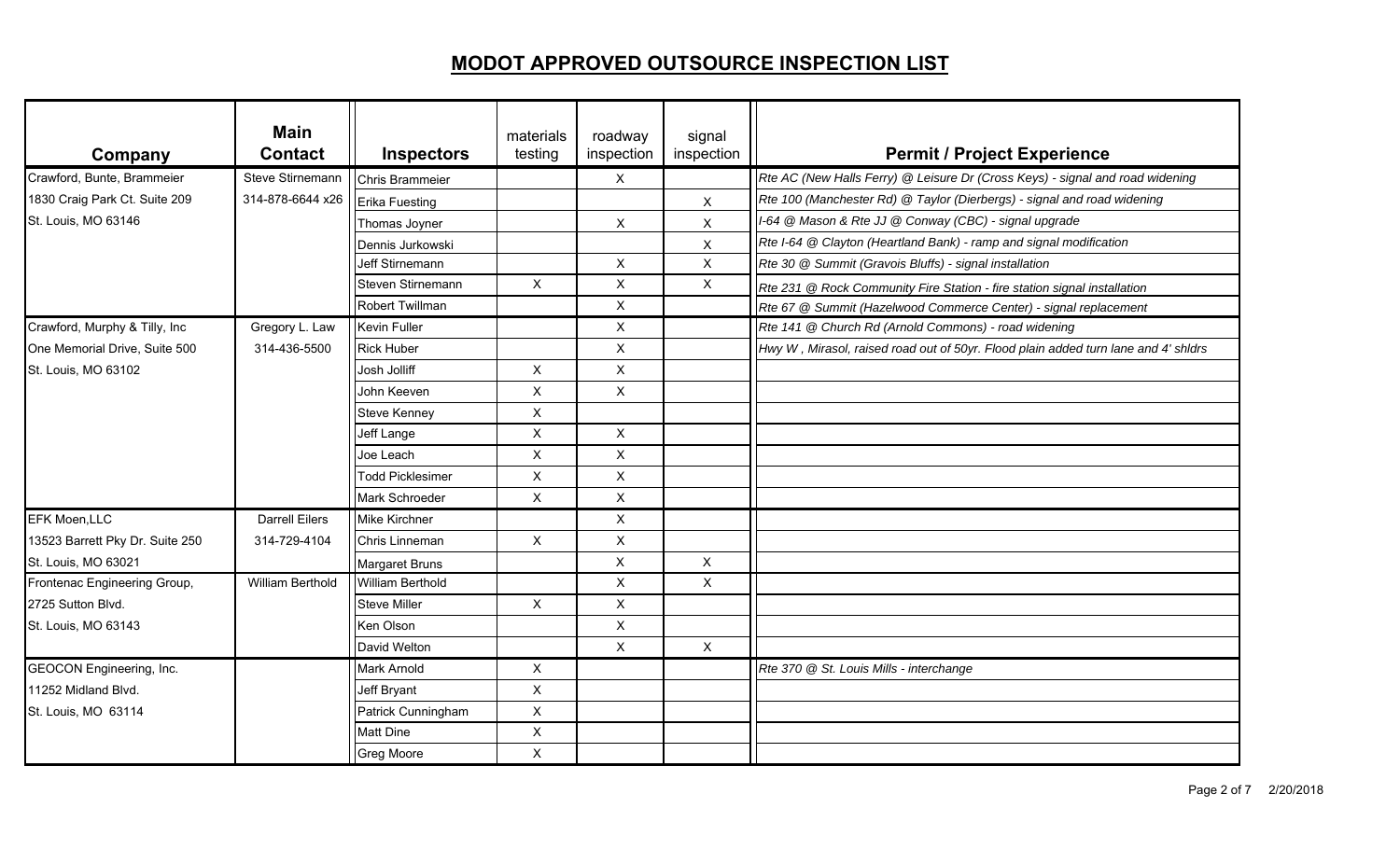| Company                          | <b>Main</b><br><b>Contact</b> | <b>Inspectors</b>                   | materials<br>testing | roadway<br>inspection | signal<br>inspection | <b>Permit / Project Experience</b> |
|----------------------------------|-------------------------------|-------------------------------------|----------------------|-----------------------|----------------------|------------------------------------|
| George Butler Associates, Inc.   | John Choinka                  | Dan Bergeron                        |                      | $\mathsf X$           | $\mathsf{X}$         |                                    |
| 225 South Main Street, Suite 200 | 636-240-2444                  | Christopher Pflasterer              |                      | $\mathsf{X}$          |                      |                                    |
| O'Fallon, MO 63366-2892          |                               | Daniel Shane                        |                      | X                     | $\mathsf{X}$         |                                    |
|                                  |                               | Doug Bjornstad                      | $\mathsf{X}$         | $\mathsf X$           |                      |                                    |
| Geotechnology, Inc.              | Frank Callanan                | Gerald Adams                        | $\mathsf X$          |                       |                      |                                    |
| 11816 Lackland Rd, Suite 150     | 314-997-7440                  | Zach Bullock                        | $\pmb{\times}$       |                       |                      |                                    |
| St. Louis, MO 63146-1710         |                               | Lea Cavaness                        | X                    | X                     |                      |                                    |
|                                  |                               | M. Doug Drummond                    | $\mathsf{X}$         | $\pmb{\times}$        |                      |                                    |
|                                  |                               | Mark Egley                          | $\mathsf X$          |                       |                      |                                    |
|                                  |                               | Steven Fults, P.E.                  | $\mathsf{X}$         |                       |                      |                                    |
|                                  |                               | <b>Terri Gavis</b>                  | X                    |                       |                      |                                    |
|                                  |                               | <b>Timothy Gorline</b>              | $\mathsf{X}$         |                       |                      |                                    |
|                                  |                               | D. Bradley Hicks                    | $\mathsf X$          |                       |                      |                                    |
|                                  |                               | David Jett                          | $\mathsf X$          | X                     |                      |                                    |
|                                  |                               | Michael Johnson                     | X                    |                       |                      |                                    |
|                                  |                               | James Oligschlaeger                 | $\mathsf X$          |                       |                      |                                    |
|                                  |                               | <b>Steven Peebles</b>               | $\mathsf{X}$         |                       |                      |                                    |
|                                  |                               | <b>Brandon Robbs</b>                | $\mathsf{X}$         |                       |                      |                                    |
|                                  |                               | John Schwartz                       | X                    | X                     |                      |                                    |
|                                  |                               | <b>Jay Stopkey</b>                  | $\mathsf X$          | X                     |                      |                                    |
|                                  |                               | David Steinger                      | $\mathsf{X}$         |                       |                      |                                    |
|                                  |                               | Scott Tyler                         | X                    |                       |                      |                                    |
|                                  |                               | Kyle Williams                       | X                    | $\mathsf{X}$          |                      |                                    |
|                                  |                               | Timothy Wilson, R.G.                | $\mathsf X$          |                       |                      |                                    |
| Gonzalez                         |                               | Bob Gummersheimer Bob Gummersheimer | $\mathsf{X}$         | X                     | $\mathsf{X}$         |                                    |
| 1750 Brentwood Blvd, Suite 700   | 314-961-1888                  | Kelly L. Hayes                      |                      | $\pmb{\times}$        |                      |                                    |
| St. Louis, MO 63144              | x230                          | Kevin Leftridge                     |                      |                       |                      |                                    |
|                                  |                               |                                     |                      |                       |                      |                                    |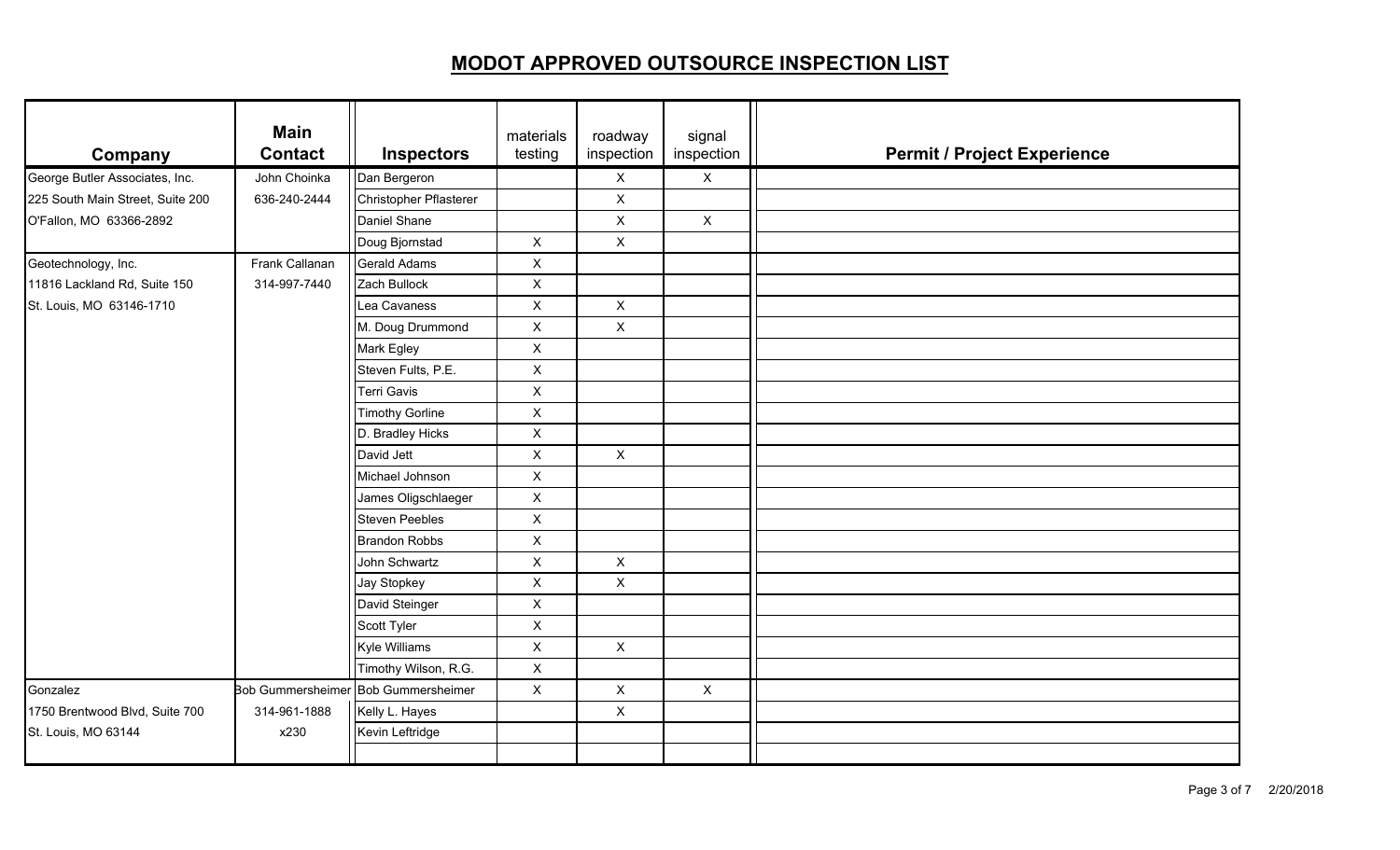| Company                         | <b>Main</b><br><b>Contact</b> | <b>Inspectors</b>      | materials<br>testing | roadway<br>inspection | signal<br>inspection | <b>Permit / Project Experience</b>                 |
|---------------------------------|-------------------------------|------------------------|----------------------|-----------------------|----------------------|----------------------------------------------------|
| <b>Good Earth Testing</b>       | Mark A. Halbert               | Mark Halbert           | $\mathsf{X}$         |                       |                      | Rte BB (Hawks Landing Subdivision) - road widening |
| 3445 Lambeth Road               | 573-366-4629                  |                        |                      |                       |                      |                                                    |
| Bonne Terre, MO 63628           |                               |                        |                      |                       |                      |                                                    |
|                                 |                               |                        |                      |                       |                      |                                                    |
| HDR Engineering, Inc            | J. Kyle Evans                 | J. Kyle Evans          |                      |                       | $\mathsf{X}$         |                                                    |
| Union Square Plaza              | 314-425-8312                  |                        |                      |                       |                      |                                                    |
| 326 S. 21st Street, Suite 400   |                               |                        |                      |                       |                      |                                                    |
| St. Louis, MO 63103             |                               |                        |                      |                       |                      |                                                    |
| Horner & Shifrin, Inc.          |                               | Allan A. Erdman        |                      | $\mathsf{X}$          | $\mathsf{X}$         |                                                    |
| 401 S. 18th Street, Suite 400   | 618-530-0294                  |                        |                      |                       |                      |                                                    |
| St. Louis, MO 63103-2296        |                               |                        |                      |                       |                      |                                                    |
| Jacobi Geotechnical Engineering | <b>Derrick Stanton</b>        | Kurt Heitmeyer         | X                    | $\mathsf{X}$          |                      |                                                    |
| 798 Hoff Road                   | 636-978-7112                  | Carl Jacobi            | X                    |                       |                      |                                                    |
| O'Fallon, MO 63366-1920         |                               | <b>Gary Meyer</b>      | $\pmb{\times}$       | X                     |                      |                                                    |
|                                 |                               | John Raiford           | $\pmb{\times}$       |                       |                      |                                                    |
|                                 |                               | <b>Derrick Stanton</b> | $\pmb{\times}$       | X                     |                      |                                                    |
| Jacobs Engineering Group, Inc.  | Craig Anderson                | Craig Anderson         | X                    | X                     | $\mathsf{X}$         |                                                    |
| 501 North Broadway              | 314-335-4093                  | Shawn Carrico          | X                    | $\sf X$               |                      |                                                    |
| St. Louis, MO 63102             |                               | Terese Feyerherd       | X                    | X                     |                      |                                                    |
|                                 |                               | <b>Brian Hamm</b>      | X                    | X                     |                      |                                                    |
|                                 |                               | Dennis Hernandez       | X                    | X                     |                      |                                                    |
|                                 |                               | Percy Johnson III      | X                    | X                     |                      |                                                    |
|                                 |                               | Jason Jonas            | X                    | X                     | $\mathsf{X}$         |                                                    |
|                                 |                               | <b>Charles Sallade</b> | X                    | $\pmb{\times}$        |                      |                                                    |
|                                 |                               | <b>Anthony Stein</b>   | $\pmb{\times}$       | X                     |                      |                                                    |
|                                 |                               | Paul Voss              | X                    | X                     | $\mathsf{X}$         |                                                    |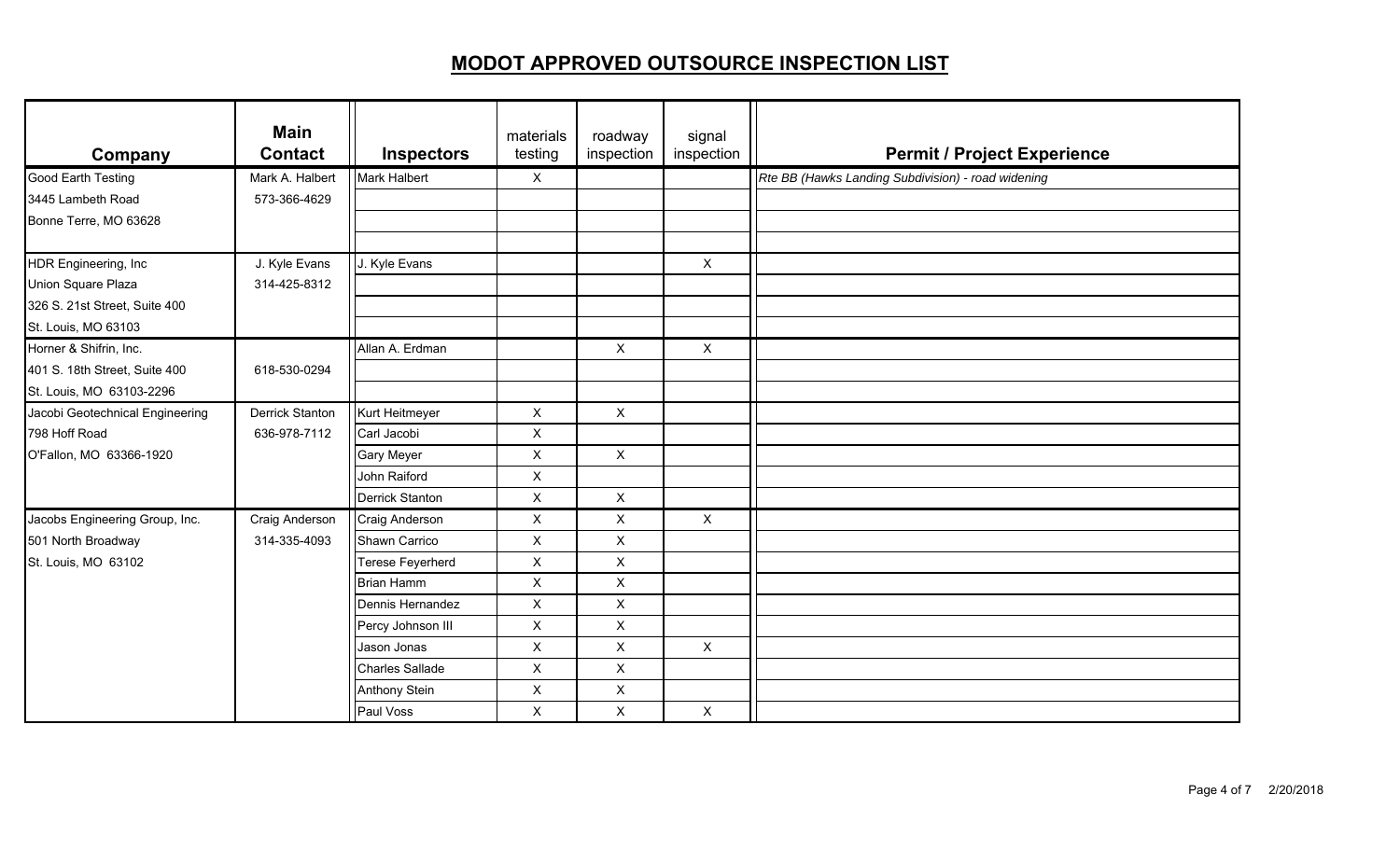| Company                           | <b>Main</b><br><b>Contact</b> | <b>Inspectors</b>      | materials<br>testing | roadway<br>inspection     | signal<br>inspection | <b>Permit / Project Experience</b>                               |
|-----------------------------------|-------------------------------|------------------------|----------------------|---------------------------|----------------------|------------------------------------------------------------------|
| <b>KPFF Consulting Engineers</b>  |                               | Benjamin Niesen        |                      | X                         |                      |                                                                  |
| 1630 Des Peres Rd, Ste 100        | 314-835-0524                  |                        |                      |                           |                      |                                                                  |
| St. Louis, Mo 63131               |                               |                        |                      |                           |                      |                                                                  |
| LDC, Incorporated                 | James P. Thomann              | William Heyse, P.E.    |                      | X                         |                      |                                                                  |
| 1112 Rock Creek Elem. Road        | 636-240-9696                  | James P. Thomann       |                      | $\pmb{\times}$            |                      |                                                                  |
| O'Fallon, MO 63366                |                               |                        |                      |                           |                      |                                                                  |
| Lochmueller Group                 | <b>Tyson King</b>             | Jeffrey Braddock       |                      |                           | $\mathsf{X}$         |                                                                  |
| 411 North 10th St., Suite 200     | 314-621-3395                  | <b>Tyson King</b>      |                      |                           | X                    |                                                                  |
| St. Louis, MO 63101               | x2634                         | Nathan Nohren          |                      | $\boldsymbol{\mathsf{X}}$ | X                    |                                                                  |
|                                   |                               | <b>Collin Wilcox</b>   |                      |                           | $\mathsf{X}$         |                                                                  |
| <b>Maag Geotechnical Services</b> | Jana M. Kramme                | Doug Canady            | $\mathsf{X}$         | $\mathsf{X}$              |                      |                                                                  |
| 8661 Grant Road, Ste. B           | 314-843-0865                  | William E. Eilers      | X                    |                           |                      |                                                                  |
| St. Louis, Mo 63123-1009          |                               | Marlene D. Maag        | $\pmb{\times}$       |                           |                      |                                                                  |
|                                   |                               | Ron Stemler            | $\pmb{\times}$       |                           |                      |                                                                  |
| <b>Midwest Testing</b>            | Steven Lister                 | Michael Ford           | X                    |                           |                      |                                                                  |
| 8606 Page Avenue                  | 314-374-9974                  | <b>Stuart Hall</b>     | $\pmb{\times}$       | $\boldsymbol{\mathsf{X}}$ |                      | Rte 30 @ Summit - road widening for new intersection             |
| St. Louis, MO 63114               |                               | Joe Honich             | $\pmb{\times}$       | $\pmb{\times}$            |                      | Rte 94 @ Dwiggins (Ameren Sioux) - road widening for decel lanes |
|                                   |                               | Steven Lister          | $\mathsf{X}$         | $\mathsf X$               |                      | Rte 141 @ Gravois Bluffs - road widening for accel/decel lanes   |
| Pickett Ray & Silver Inc.         | Doug Tiemann                  | Doug Tiemann           |                      | $\boldsymbol{\mathsf{X}}$ |                      |                                                                  |
| 3320 Rue Royale #1                | 636-896-7051                  |                        |                      |                           |                      |                                                                  |
| St. Charles, MO 63301-8218        |                               |                        |                      |                           |                      |                                                                  |
|                                   |                               |                        |                      |                           |                      |                                                                  |
| Reitz & Jens, Inc.                | Jeffrey Fouse                 | <b>Michael Tierney</b> | X                    | $\boldsymbol{\mathsf{X}}$ |                      |                                                                  |
| 1055 Corporate Square Drive       | 314-993-4132 x225             |                        |                      |                           |                      |                                                                  |
| St. Louis, MO 63132               |                               |                        |                      |                           |                      |                                                                  |
|                                   |                               |                        |                      |                           |                      |                                                                  |
|                                   |                               |                        |                      |                           |                      |                                                                  |
|                                   |                               |                        |                      |                           |                      |                                                                  |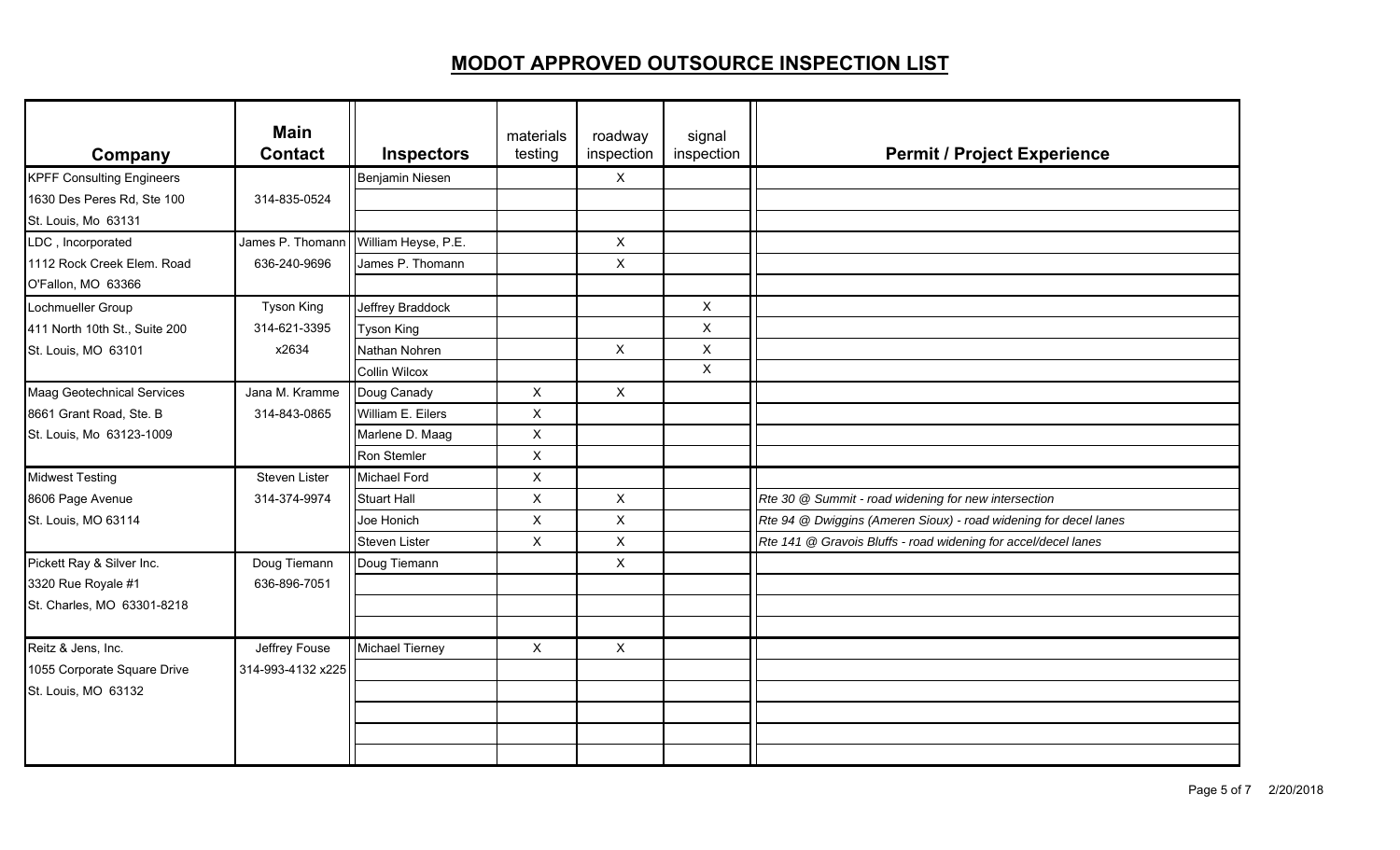| Company                       | <b>Main</b><br><b>Contact</b> | <b>Inspectors</b>       | materials<br>testing | roadway<br>inspection     | signal<br>inspection | <b>Permit / Project Experience</b>                   |
|-------------------------------|-------------------------------|-------------------------|----------------------|---------------------------|----------------------|------------------------------------------------------|
| SCI Engineering, Inc.         | Dave Nolan                    | Nicholas Behiter        | X                    | X                         |                      | Rte. 30 @ Elgin (QuikTrip) - road widening           |
| 130 Point West Boulevard      | 636-949-8200                  | <b>Ryan Fariss</b>      | X                    |                           |                      | Rte 366 @ Laclede Station (QuikTrip) - road widening |
| St. Charles, MO 63301         |                               | Dale Hendrickson        | X                    | X                         |                      | Rte 141 @ Schneider (QuikTrip) - road widening       |
|                               |                               | <b>Chris Minks</b>      | X                    | $\pmb{\times}$            |                      | Rte P @ Dames Park - road widening                   |
|                               |                               | <b>Kevin Nichols</b>    | $\pmb{\times}$       | $\pmb{\times}$            |                      |                                                      |
|                               |                               | Keith Slagle            | X                    |                           |                      |                                                      |
|                               |                               | Kyle Thomassen          | $\pmb{\times}$       | $\pmb{\times}$            |                      |                                                      |
|                               |                               | Kyle Wacker             | $\pmb{\times}$       | $\pmb{\times}$            |                      |                                                      |
|                               |                               | Sean Wilber             | $\mathsf{X}$         |                           |                      |                                                      |
| Stock & Associates            |                               | <b>Todd Ehlen</b>       |                      | $\mathsf{X}$              | $\mathsf{X}$         |                                                      |
| 257 Chesterfield Business Pky |                               |                         |                      |                           |                      |                                                      |
| St. Louis, MO 63005           |                               |                         |                      |                           |                      |                                                      |
| Terracon                      | Jesse Kocher                  | Russell Gelbach         | X                    | $\mathsf{x}$              |                      |                                                      |
| 11600 Lilburn Park Road       | 314-692-5192                  | Julie Stone             | $\pmb{\times}$       | $\pmb{\times}$            |                      |                                                      |
| St. Louis, MO 63146           |                               |                         |                      |                           |                      |                                                      |
| <b>Tran Systems</b>           | Frank                         | <b>Kirby Barrett</b>    | X                    | X                         |                      |                                                      |
| 1001 Craig Rd, Suite 260      | Whetherford                   | Rodney Chaplin          | $\pmb{\times}$       | $\pmb{\times}$            |                      |                                                      |
| St. Louis, MO 63146           | 816-329-8775                  | <b>Justin Gabel</b>     | $\pmb{\times}$       | $\pmb{\times}$            |                      |                                                      |
|                               |                               | Chris Schepmann         | $\pmb{\times}$       | X                         |                      |                                                      |
|                               |                               | <b>Scott Sharp</b>      | $\pmb{\times}$       | $\mathsf X$               |                      |                                                      |
|                               |                               | <b>Carlton Shumaker</b> | X                    | $\mathsf X$               |                      |                                                      |
|                               |                               | Angie Troutman          | X                    | $\boldsymbol{\mathsf{X}}$ |                      |                                                      |
| <b>TSI Geotechnical</b>       | <b>Mark Conder</b>            | <b>Mark Conder</b>      | X                    | $\mathsf{X}$              |                      |                                                      |
| 1340 North Price Rd           | 314-373-4046                  | <b>Andrew DeClue</b>    | X                    |                           |                      |                                                      |
| St. Louis, MO 63132           |                               | Matthew D. Ehlen        | $\pmb{\times}$       |                           |                      |                                                      |
|                               |                               | Sarah Golab             | $\pmb{\times}$       | $\mathsf X$               |                      |                                                      |
|                               |                               | Michael Schott          | $\pmb{\times}$       |                           |                      |                                                      |